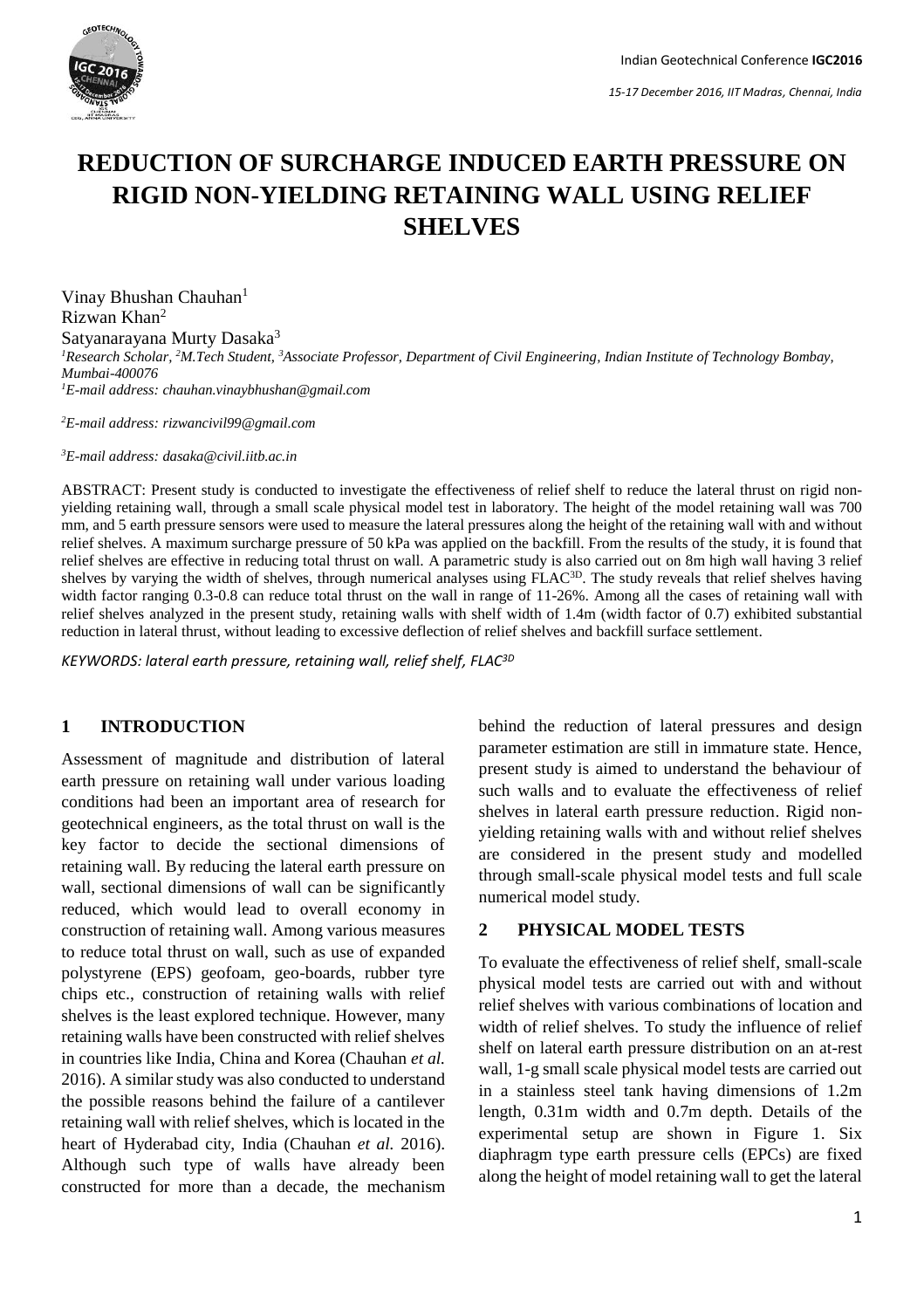earth pressure distribution on wall. A mechanized travelling pluviator (Gade and Dasaka, 2016) is used to prepare uniform sand bed of 80% relative density (friction angle  $39^{\circ}$  and bulk unit weight 16.5 kN/m<sup>3</sup>), while maintaining a height of fall 0.3 m. A uniformly distributed static loading of maximum 50 kPa in 10 kPa increments is applied on the surface of backfill using a hydraulic actuator, and the corresponding load distribution system is shown in Figure 1. The set up facilitates uniform application of surcharge on the backfill.





Fig. 1 Detailed experimental setup used in model tests

Fig. 2 Comparison of physical model and numerical analysis with and without relief shelves

Figure 2 shows the experimental findings of lateral earth pressure distribution on 0.6 high wall with 2 relief shelves (width 10 cm each placed at  $z/H = 0.33$  and 0.66) and static surcharge of 50 kPa. The earth pressure variation on walls with without relief shelves is also shown in the figure. From the results, it is noted that lateral earth pressure below the relief shelves gets reduced substantially.

## **3 MODELING OF RETAINING WALL WITH RELIEF SHELVES**

To evaluate the influence of relief shelf location and width, numerical simulations are carried out with a 8 m high wall (H), having 3 relief shelves of same widths and located at different position factors,  $\alpha$  ( $z/H$ = 0.27, 0.56 and 0.84) along the wall. The thickness of relief shelves is kept constant at 0.3 m. Figure 3 shows the numerical model used in the present study.



Fig. 3 Numerical model of rigid retaining wall with relief shelves, all dimensions in m (not to scale)

Physical properties and chosen model for the backfill (dry cohesionless soil) and retaining wall are selected from a similar study on retaining wall with relief shelves (Chauhan *et. al.* 2016). In the present study, width factor, β, of relief shelf is varied from 0.3-0.8, to examine the distribution of lateral earth pressure at various sections of wall and total thrust reduction, where β is defined as ratio of B/h (B is width of relief shelf and h represents intermediate height of section of wall between two consecutive relief shelves, which is considered as 2 m in the present study). With this convention of notation, conventional retaining wall without relief shelves is referred to as the wall with β equal to zero. Fixed boundary condition at bottom of the model and roller boundary condition at vertical end of soils are chosen to simulate the field conditions of rigid retaining wall-backfill system. Length of retaining wall (across the plane) is considered as 1.0 m in the present analyses. The rigid wall is modelled as elastic material and not allowed to move away from its initial position to simulate non-yielding condition (at-rest) of wall. The interface between wall and soil is modelled as linear spring-slider system with interface shear strength defined by the Mohr-Coulomb failure criterion (FLAC3D 2011). Once the model reaches equilibrium condition, a static surcharge of 50kPa is applied in the form of strip loading on the backfill surface starting at 0.4 m (H/20) away from the edge of wall. The numerical model used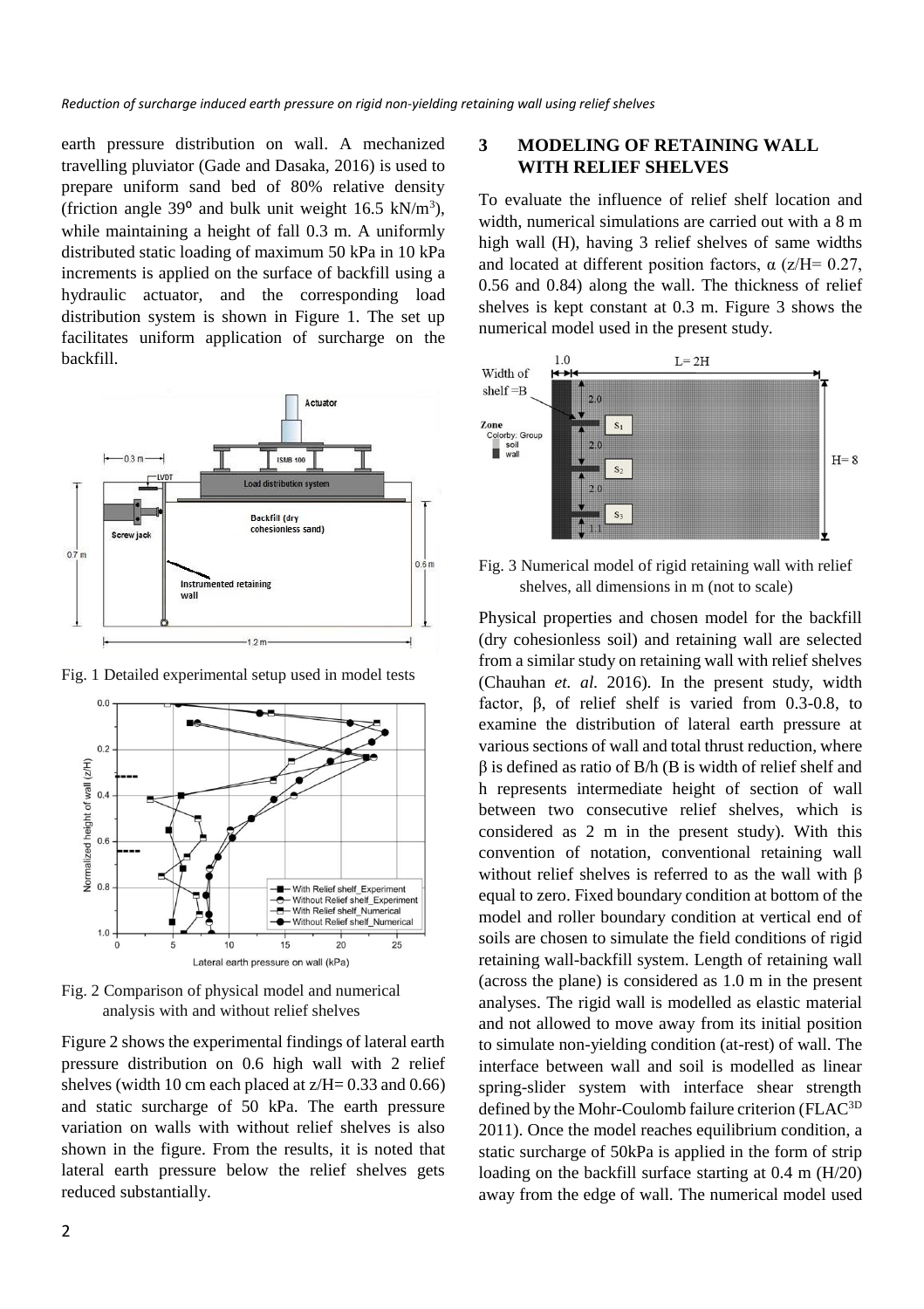*15-17 December 2016, IIT Madras, Chennai, India*

in the present study is validated using lateral earth pressure profiles obtained from experimental studies on wall with two relief shelves and without relief shelf, as presented in Figure 2.

## **4 RESULTS AND DISCUSSION**

In the present study, rigid retaining walls with three relief shelves positioned at  $\alpha = 0.27$ , 0.56 and 0.84, and  $β$  in the range of 0.3-0.8 are analysed with FLAC<sup>3D</sup>, to evaluate the influence of β on lateral earth pressure distribution, total lateral thrust, backfill settlement and deflection of relief shelves.



Fig. 4 (a) and (b) Comparison of lateral earth pressure on the wall with and without relief shelves



Fig. 5 Total thrust and reduction in thrust on retaining walls

Earth pressure distribution on all walls with and without relief shelves are studied and shown in Figure 4. It can be observed that lateral earth pressure in topmost segment of wall increases with the increase in width factor of relief shelf. This behaviour may be attributed to the fraction of applied surcharge load carried by topmost relief shelf. As the width of relief shelf increases, a greater portion of surcharge is carried by the

topmost relief shelf itself. Once loading on relief shelf increases, vertical pressure in the soil overlying a relief shelf also increases, leading to increase in the lateral earth pressure on wall. However, in lower sections of wall, lateral earth pressure has reduced significantly below the relief shelf (Figure 4a) compared to wall without relief shelf for β>0.5.



Fig. 6 Maximum vertical deflection (mm) profile of relief shelves

This behaviour of lateral earth pressure profile may be attributed to the surcharge above the relief shelf is being carried by relief shelves itself, and soil overburden and static surcharge is not getting transferred to the soil below the relief shelf, unlike in the case of wall without relief shelf. It is noted that when  $\beta \geq 0.6$ , significant reduction in lateral earth pressure is observed in the sections of wall lying between any two relief shelves (Figure 4b). A substantial reduction of lateral thrust, in the range of 11-26%, is noticed by provision of relief shelves of various widths, as shown in Figure 5. Although, for the relief shelves having  $\beta = 0.3 - 0.5$ , a reduction of lateral thrust in the range of 11-17% is observed, this reduction is very significant for walls with 0.6≤β≥0.7. With further increase in β, no further increase in reduction of lateral thrust is noted. Maximum deflection of all relief shelves from top to bottom  $(S_1, S_2)$ and  $S_3$ ) are compared and summarized in Figure 6. For a given wall, maximum deflection of relief shelf is found maximum for topmost relief shelf and it decreases from top to bottom relief shelves for all retaining walls. Maximum deflection of relief shelves has immensely increased when β>0.7. This behaviour may be attributed to greater part of applied surcharge is being supported by higher width of relief shelf and thickness of such relief shelves (0.3m) is not significant to support that much of surcharge. Surface settlement of backfill is an important serviceability criterion for retaining walls. Excessive backfill settlement leads to collapse of